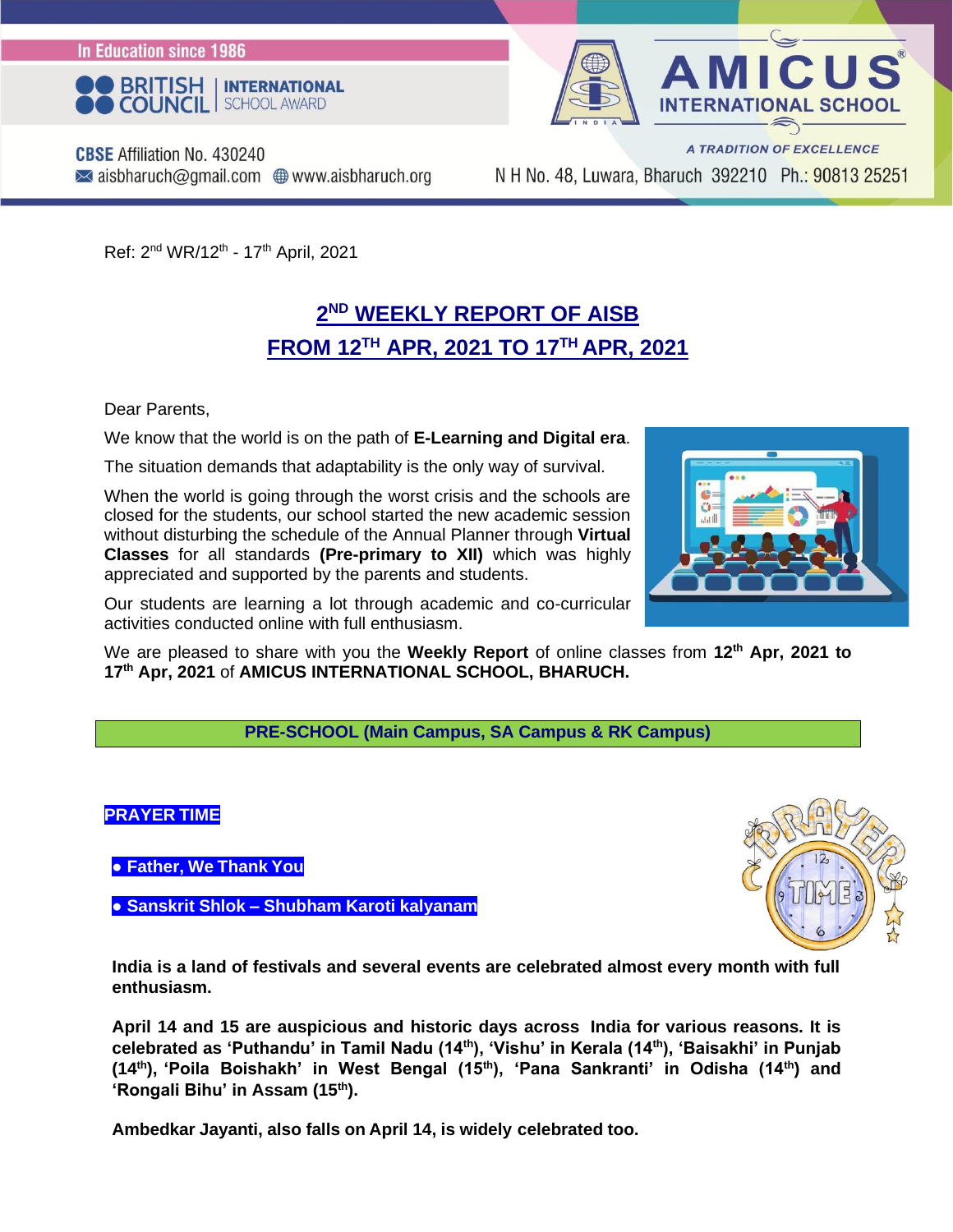#### **JOY GROUP**

| <b>CIRCLE</b><br><b>TIME/RHYMES</b> | Little toddlers learned about hygiene and its importance.<br>Rhyme - Enjoyed "ABC song" with action. |
|-------------------------------------|------------------------------------------------------------------------------------------------------|
| <b>DANCE</b>                        | Kids groove cheerfully with the dance teacher on ITNI SI HASI song                                   |
| <b>MATHS</b>                        | Introduced number "2" with activity.                                                                 |
| <b>GK</b>                           | Teacher introduced BIG x SMALL.                                                                      |
| <b>GROSS MOTORS</b>                 | Toddlers enjoyed "Hurdle Race"                                                                       |
| <b>LIFE SKILLS</b>                  | Kids enjoyed making "Lemonade" by themselves.                                                        |
| <b>YOGA SESSION</b>                 | Teacher taught yoga sitting posture and OM chanting.                                                 |
| <b>ART &amp; CRAFT</b>              | Kids enjoyed colouring The Sun, pg no. 1.                                                            |



#### **NURSERY**

| <b>CIRCLE</b><br><b>TIME/RHYMES</b> | Little toddlers learned about hygiene and its importance.<br>Rhyme:- Kids enjoyed "Johny Johny"       |
|-------------------------------------|-------------------------------------------------------------------------------------------------------|
| <b>ENGLISH</b>                      | Introduced sleeping line in the notebook.                                                             |
| <b>MATHS</b>                        | Introduced sleeping line in text book pg no. 7 and pattern.                                           |
| <b>GK</b>                           | Introduced opposites like (big $\times$ small), (heavy $\times$ light) showing<br>different pictures. |
| <b>STORY</b>                        | Kids enjoyed The Thirsty Crow. story.                                                                 |
| <b>GROSS MOTORS</b>                 | Toddlers enjoyed "Hurdle Race"                                                                        |
| <b>LIFE SKILLS</b>                  | Kids enjoyed making "Lemonade" by themselves.                                                         |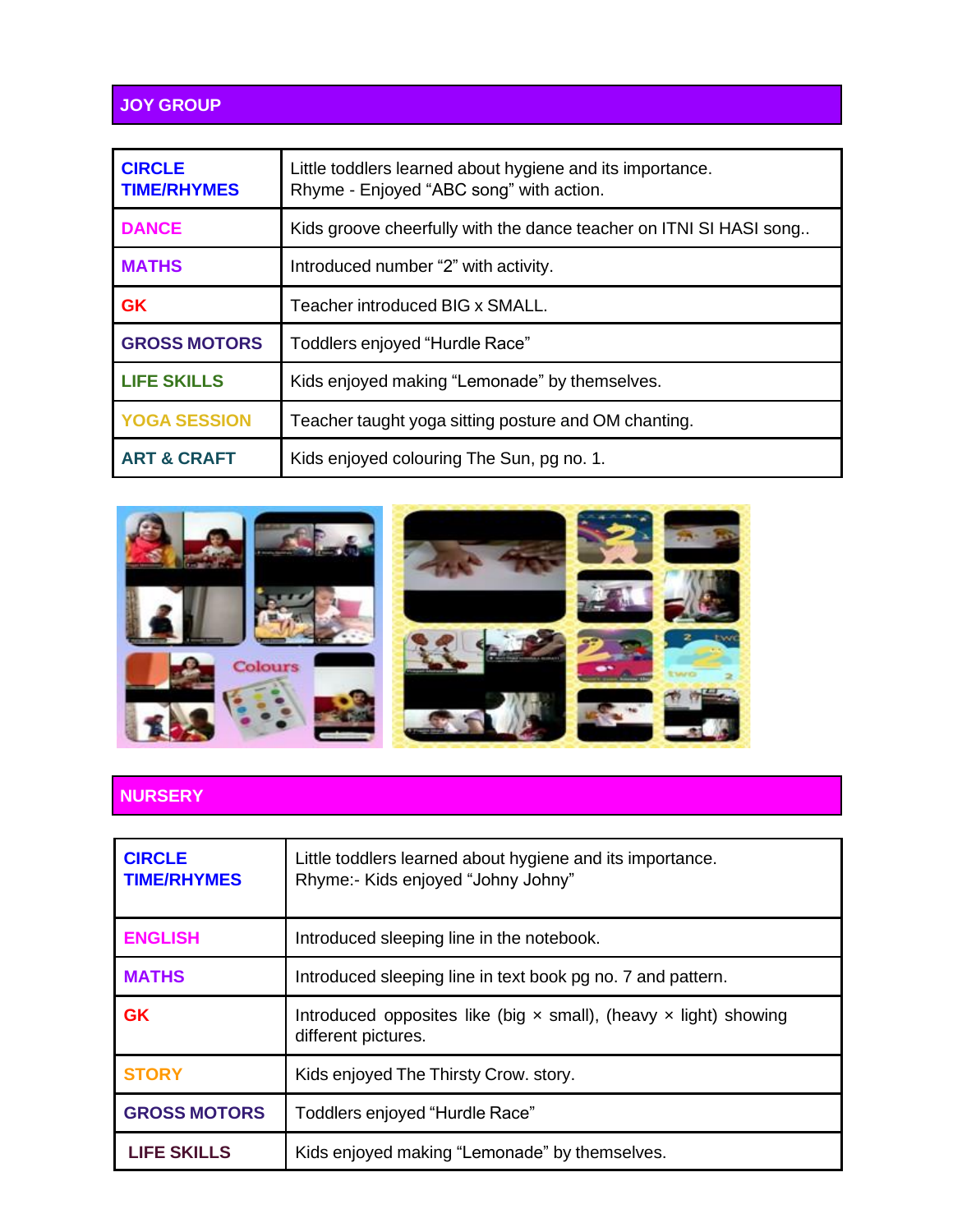| <b>YOGA</b>            | Little kiddos did OM chanting and a butterfly position was introduced<br>by the teachers. |
|------------------------|-------------------------------------------------------------------------------------------|
| <b>ART &amp; CRAFT</b> | Kids learned about Primary colours. Pg no. 1 was introduced.                              |
| <b>DANCE</b>           | Kids groove cheerfully with the dance teacher on ITNI SI HASI song                        |



### **LKG**

| <b>CIRCLE</b><br><b>TIME/RHYMES</b> | Kids enjoyed English rhyme - Thank you God (prayer song)<br>Hindi Rhyme - सवेरा and चिड़या.                     |
|-------------------------------------|-----------------------------------------------------------------------------------------------------------------|
| <b>ENGLISH</b>                      | Kids enjoyed writing small letters 'c' and 'd', did practice in text books<br>as well as notebooks.             |
| <b>MATHS</b>                        | Little champ learned to write numbers from 21 to 30, After numbers<br>and Missing were also introduced to kids. |
| <b>EVS</b>                          | Kids learned about Me & Myself, pg no. 15 to 21.                                                                |
| <b>HINDI</b>                        | lntroduced swar " $\overline{s}$ "                                                                              |
| <b>YOGA</b>                         | OM chanting and Meditation was done.                                                                            |
| <b>ART &amp; CRAFT</b>              | Children enjoyed colouring Butterfly, pg no. 22                                                                 |
| <b>DANCE</b>                        | Kids groove cheerfully with the dance teacher on ITNI SI HASI song                                              |

#### **UKG**

| <b>CIRCLE</b>      | Kids had informal talk about how they spend their holidays. |
|--------------------|-------------------------------------------------------------|
| <b>TIME/RHYMES</b> | Rhymes :- Ten Little Fingers.                               |
| <b>ENGLISH</b>     | Kids learned to write Capital Cursive E to J.               |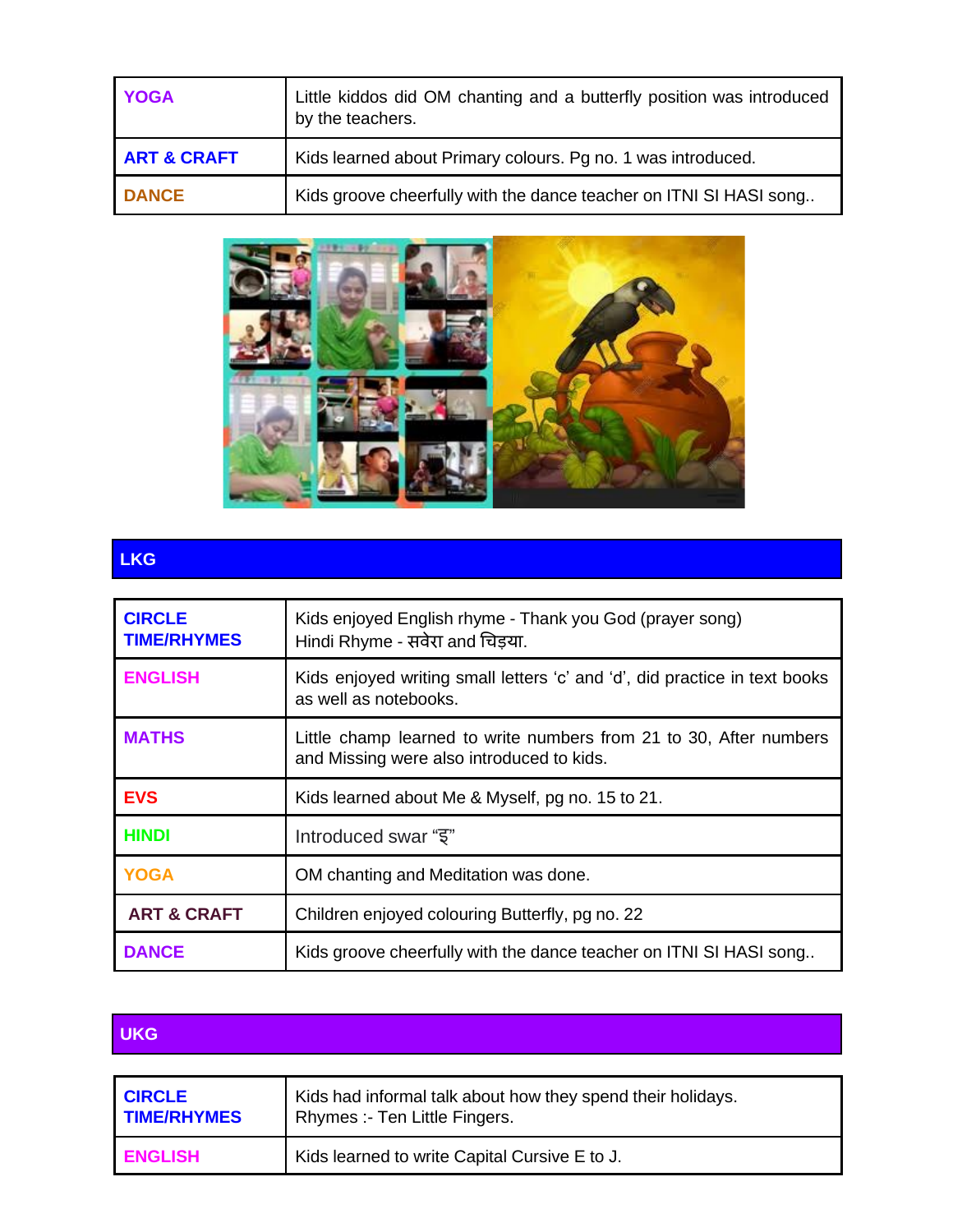| <b>MATHS</b>           | Little toddlers learned the concept of After Number 1 to 100.                                                       |
|------------------------|---------------------------------------------------------------------------------------------------------------------|
| <b>EVS</b>             | Kids experimented with different things to understand SENSE ORGAN.<br>Teacher asked question - answer for the same. |
| <b>HINDI</b>           | Revision of कसे in notebook.                                                                                        |
| <b>STORY</b>           | Kids enjoyed THIRSTY CROW in English and in Hindi कौआ और मोर                                                        |
| <b>DANCE</b>           | Kids groove cheerfully with the dance teacher on ITNI SI HASI song                                                  |
| <b>ART &amp; CRAFT</b> | Children enjoyed making paper fans.                                                                                 |



#### **EVENTS**

**GOOGLE FORM EXPLANATION:- Teachers explained Google forms and Quiz google form to parents on 15th April 2021 at Zoom platform. Google forms are introduced to know whether children have understood the concept or not.**

**Parents are guided to fill all the mandatory details like Name of the child, Email address, and Class & Division on behalf of kids. Parents are also guided, only to help them to read the sentences and let the answers given by children themselves. It is a new way of fun with learning.**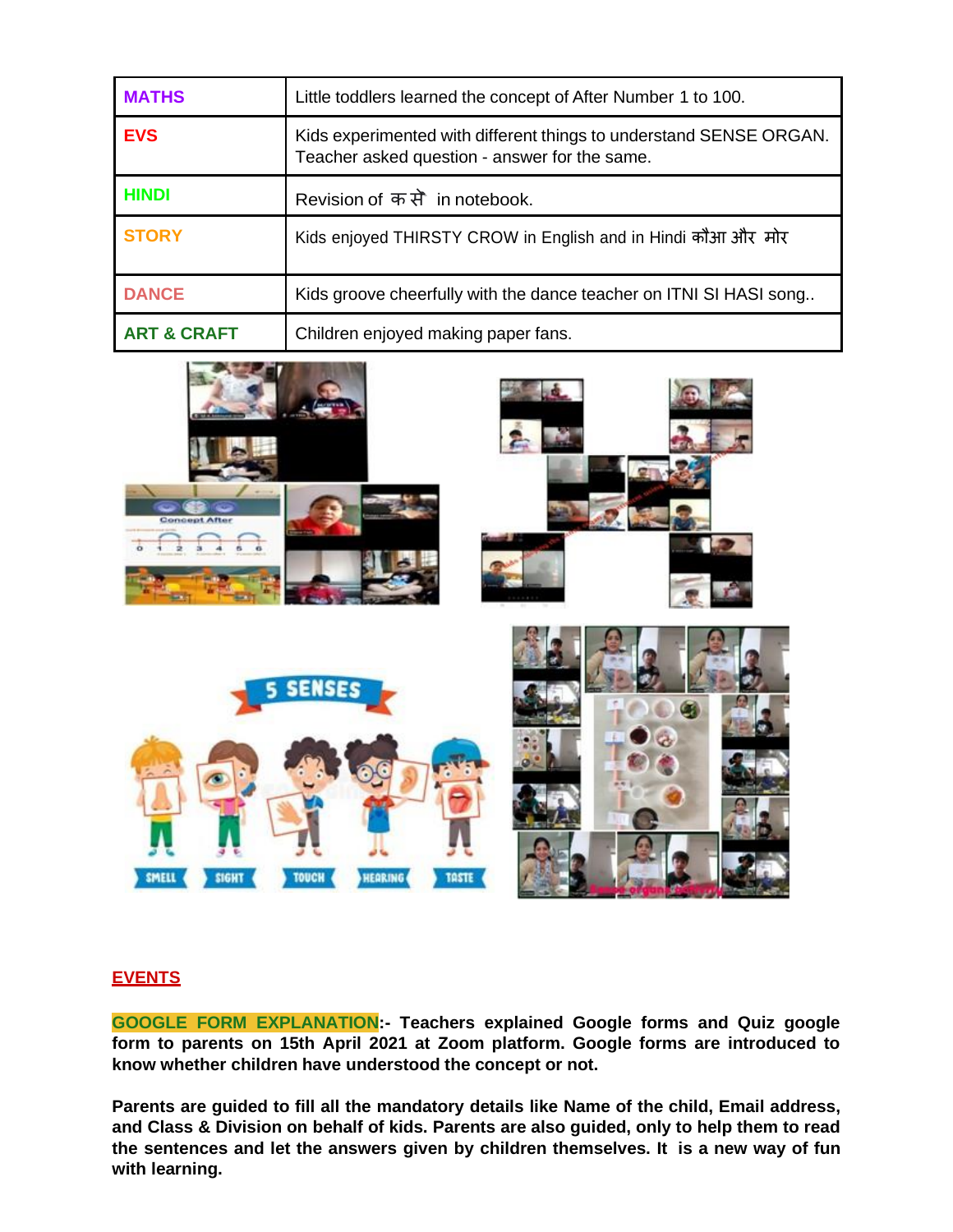

**PRIMARY, SECONDARY & HIGHER SECONDARY**



| <b>SUBJECTS</b>          | <b>STUDENTS LEARNED</b>                                                                   |
|--------------------------|-------------------------------------------------------------------------------------------|
| <b>English</b>           | New Oxford modern English: Ch-1 "Prem's Dream" was explained along with the<br>hardwords. |
| <b>Hindi</b>             | हिंदी रजनीगंधा आ की मात्रा और शब्द करवाए गए।                                              |
| <b>EVS</b>               | Introduction of Ch-1 "Introducing Myself".                                                |
| <b>Maths</b>             | Students learned about before, after, between, smallest/biggest numbers.                  |
| <b>Computer</b>          | Students learned about desktop, laptop, computers and also did textbook activities.       |
| <b>GK</b>                | No class conducted.                                                                       |
| <b>Arts &amp; Crafts</b> | Ship: Page no 4, Colour this Picture according to the number given.                       |
| <b>Dance</b>             | Students enjoyed the dance on "Zoobi Dubbi" song.                                         |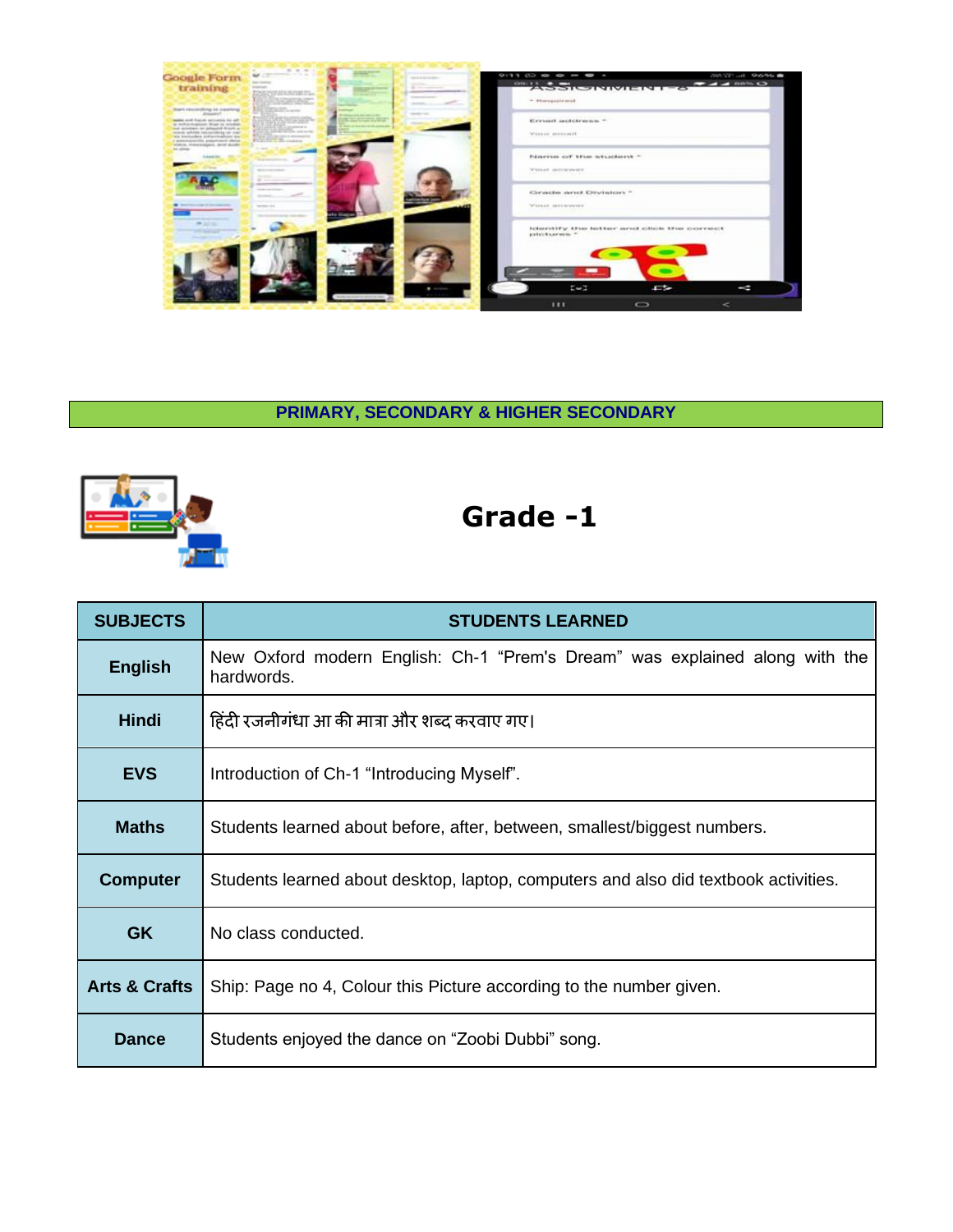

| <b>SUBJECTS</b>          | <b>STUDENTS LEARNED</b>                                                                                                                                                                                                |
|--------------------------|------------------------------------------------------------------------------------------------------------------------------------------------------------------------------------------------------------------------|
| <b>English</b>           | <b>Literature:-</b> Poem "The Rainbow" was taught through enactment and explaining few<br>facts.<br><b>Grammar:- L-2 "Nouns". Revision of class 1.</b><br>Friday Afternoon: - L-1 was taught by teaching moral values. |
| <b>Hindi</b>             | रजनीगंधा:- पाठ-१ प्रश्नों के उत्तर, कठिन शब्द (in notebook), पाठ्य-पुस्तक अभ्यास करवाया गया।<br><mark>व्याकरण:</mark> - पाठ-१ conducted Introductory session. वर्णमाला का क्रमान् <b>सार लेखन करने दिया गया</b> ।      |
| <b>EVS</b>               | Chapter-2 "My Family" was introduced and explained. Hard-words along with exercise<br>were completed.                                                                                                                  |
| <b>Maths</b>             | Chapter-1 "Number up to 200"<br>Explained ones, tens, place value of each digit, expanded form.                                                                                                                        |
| <b>Computer</b>          | Students learned about types of computers. Textbook exercises were also done.                                                                                                                                          |
| <b>GK</b>                | Students learned about "Fishy Names" and "Useful Plants".                                                                                                                                                              |
| <b>Arts &amp; Crafts</b> | Cup Cake: Page no 4, Colour the picture according to the numbers given.                                                                                                                                                |
| <b>Dance</b>             | Students enjoyed the dance on "Badal Pe Paon Hai" song.                                                                                                                                                                |



| <b>SUBJECTS</b> | <b>STUDENTS LEARNED</b>                                                                                                                                                                                                                                   |
|-----------------|-----------------------------------------------------------------------------------------------------------------------------------------------------------------------------------------------------------------------------------------------------------|
| <b>English</b>  | <b>Literature:-</b> Poem "Robin" was taught through enactment and teaching few facts.<br>Grammar:- L-1 "Collective nouns" was completed and practice exercises were<br>discussed.<br>Friday Afternoon: - L-1,2 were completed by teaching them few facts. |
| <b>Hindi</b>    | व्याकरण:- भाषा पाठ के अंतर्गत लिपि और व्याकरण की व्याख्या तथा पठन-पाठन किया एवं भाषा<br>ज्ञान के रिक्त स्थानों की पूर्ति की ।                                                                                                                             |
| <b>Science</b>  | Hard-words and exercises of Ch-1 completed.                                                                                                                                                                                                               |
| <b>SST</b>      | Chapter-1 "Families" was discussed and explained. Q/A and exercise was completed.                                                                                                                                                                         |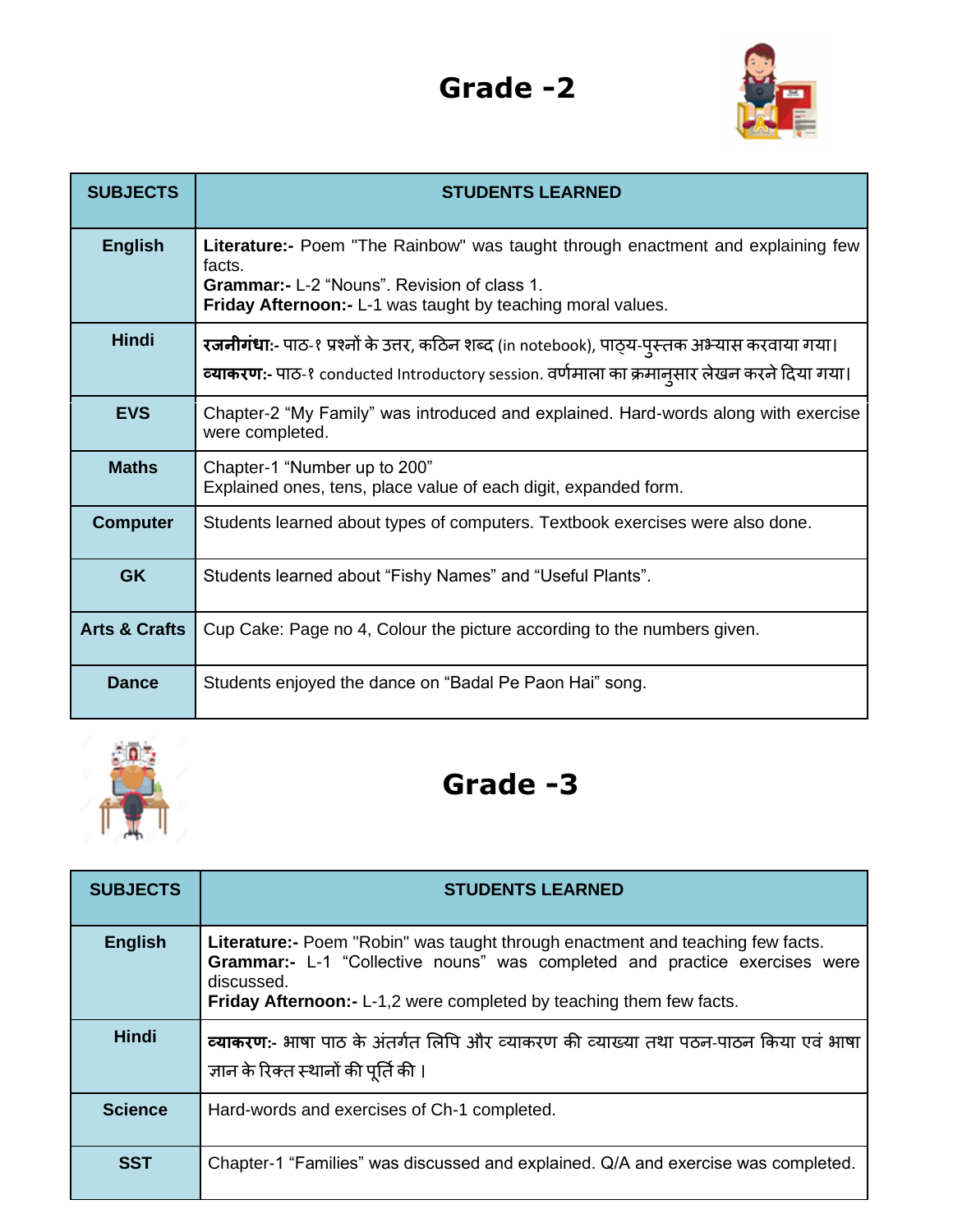| <b>Maths</b>             | Chapter-1 "Place Value"<br>Explained- Reading 4 digit numbers, place value of each digit number, expanded<br>form, comparing numbers, circle biggest- smallest numbers. |
|--------------------------|-------------------------------------------------------------------------------------------------------------------------------------------------------------------------|
| <b>Computer</b>          | Students learned about parts of the computer, disadvantages of a computer.<br>Textbook exercises were also done.                                                        |
| <b>GK</b>                | No class conducted.                                                                                                                                                     |
| <b>Arts &amp; Crafts</b> | Vegetable: Page no 4, Join the dots and colour this healthy vegetable.                                                                                                  |
| <b>Dance</b>             | Students enjoyed the dance on "Dil Duba" song.                                                                                                                          |



| <b>SUBJECTS</b>          | <b>STUDENTS LEARNED</b>                                                                                                                                                                                                                                                                 |
|--------------------------|-----------------------------------------------------------------------------------------------------------------------------------------------------------------------------------------------------------------------------------------------------------------------------------------|
| <b>English</b>           | Literature:- L-2 "Pip Meets a Convict" was taught through enactment and showing<br>few pictures. Poem "A Night in June" was taught by showing a few pictures and<br>teaching new things about nature.<br>Friday Afternoon:- L-1 "A Walk Through the Mist" was taught through enactment. |
| <b>Hindi</b>             | व्याकरण:- भाषा पाठ मे लिपि, व्याकरण तथा भाषा के भेदों की व्याख्या एवं अभ्यास कार्य।                                                                                                                                                                                                     |
| <b>Science</b>           | Hard-words and exercises of Ch-1 completed.                                                                                                                                                                                                                                             |
| <b>SST</b>               | In the Chapter "Major Geographical Forms" students learnt the definition of<br>continents, oceans, seas. Textual exercise of the previous chapter was done.                                                                                                                             |
| <b>Maths</b>             | Chapter-1 "Place Value"<br>Explained pattern, before and after numbers, comparing numbers, ascending<br>descending order, building numbers, rounding numbers (10,100).                                                                                                                  |
| <b>Computer</b>          | Ch-1 "Input and Output Devices"<br>Students learned about output devices and processing devices.                                                                                                                                                                                        |
| <b>GK</b>                | No class conducted.                                                                                                                                                                                                                                                                     |
| <b>Arts &amp; Crafts</b> | Take a Bath: Page no 4, Join the dots and colour it beautifully. Enjoy the bath.                                                                                                                                                                                                        |
| <b>Dance</b>             | Students enjoyed the dance on "Dil Dubba" song.                                                                                                                                                                                                                                         |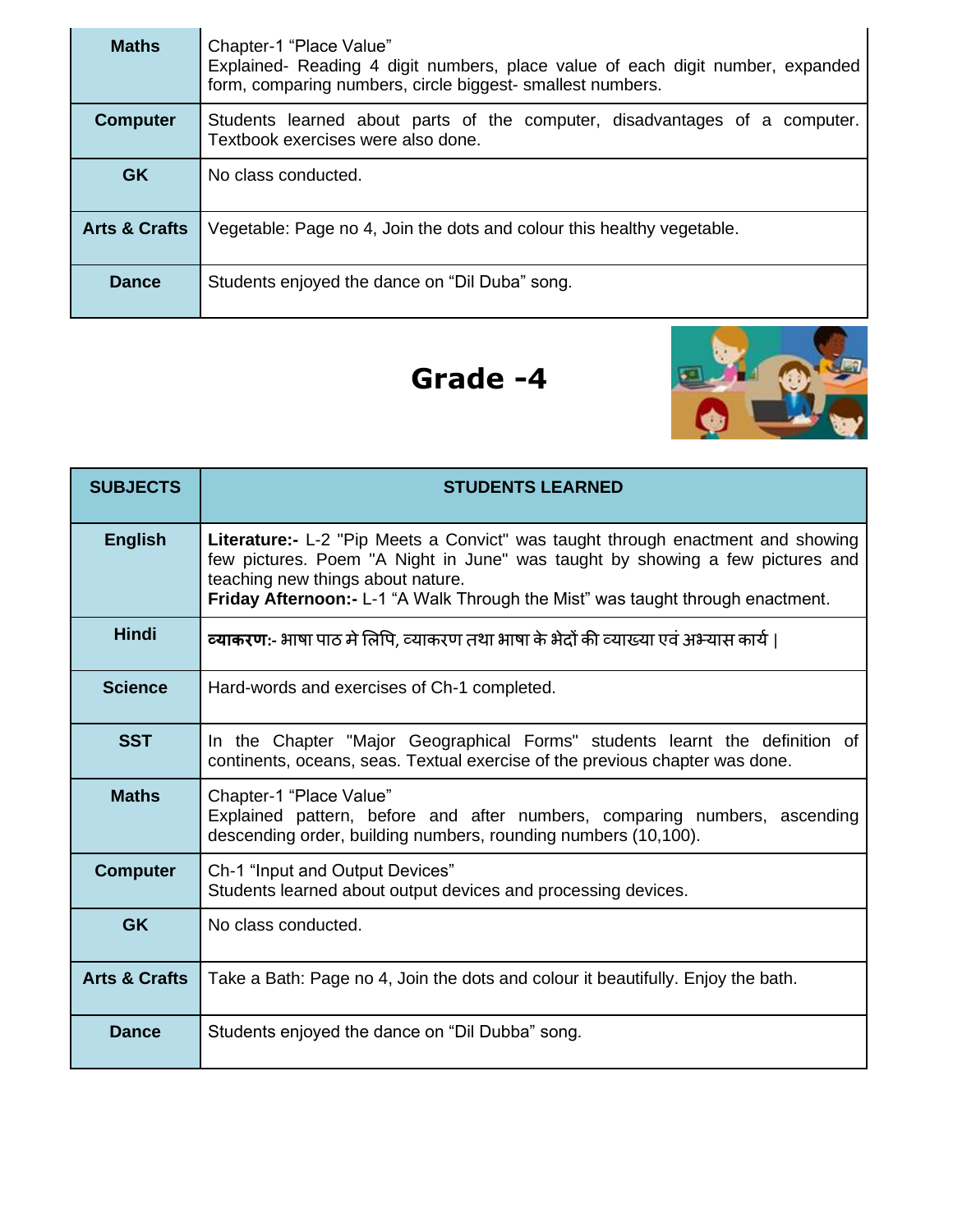

| <b>SUBJECTS</b>          | <b>STUDENTS LEARNED</b>                                                                                                                                                                                                                      |
|--------------------------|----------------------------------------------------------------------------------------------------------------------------------------------------------------------------------------------------------------------------------------------|
| <b>English</b>           | <b>Literature:-</b> Poem-1 completed with explanation and question-answers. Students<br>learned about the rhyming scheme of the poem.<br>Grammar:- L-1 completed with explanation and enactment. Worksheet was done.                         |
| <b>Hindi</b>             | <b>व्याकरण:</b> - पाठ १ - भाषा के अंतर्गत लिपि, व्याकरण, बोली, मातृभाषा का पठन-पाठन, व्याख्या, प्रश्न<br>उत्तर पर चर्चा तथा अभ्यास कार्य ।                                                                                                   |
| <b>Science</b>           | Students were introduced with a new lesson "Food and Health". Explanation of the<br>half lesson has been done. Different types of examples have been given during the<br>explanation. Keywords and hard-words of this lesson have been done. |
| <b>SST</b>               | Chapter-1 Exercise and Q/A were completed. Ch-2 "Latitudes and Longitudes" was<br>introduced.                                                                                                                                                |
| <b>Maths</b>             | No class conducted due to a medical emergency.                                                                                                                                                                                               |
| <b>Computer</b>          | Ch-1 "Evolution of Computers"<br>Students learned about different Early IT Inventors and Types of computers.                                                                                                                                 |
| <b>GK</b>                | No class conducted.                                                                                                                                                                                                                          |
| <b>Arts &amp; Crafts</b> | Teddy: Page no 4, Drawing this teddy's face step by step as given.                                                                                                                                                                           |
| <b>Dance</b>             | Students enjoyed the dance on "Saturday Saturday" song.                                                                                                                                                                                      |



| <b>SUBJECTS</b> | <b>STUDENTS LEARNED</b>                                                                                                                                                                                                                                   |
|-----------------|-----------------------------------------------------------------------------------------------------------------------------------------------------------------------------------------------------------------------------------------------------------|
| <b>English</b>  | Literature:- L-1 completed with reading and explanations. Question-answers have<br>been given for homework.<br>Grammar:- L-1 started with explanation and exercises.                                                                                      |
| <b>Hindi</b>    | व्याकरण:- पाठ १ भाषा बोली लिपि एवं व्याकरण पाठ संपूर्ण व्याख्या साथ ही अभ्यास पत्र की पूर्ति ।                                                                                                                                                            |
| <b>Science</b>  | Students were introduced with a new lesson "Components of Food". Explanation of<br>the half lesson has been done. Different types of examples I have given during the<br>explanation. Keywords and hardwords of this lesson has been done. One class test |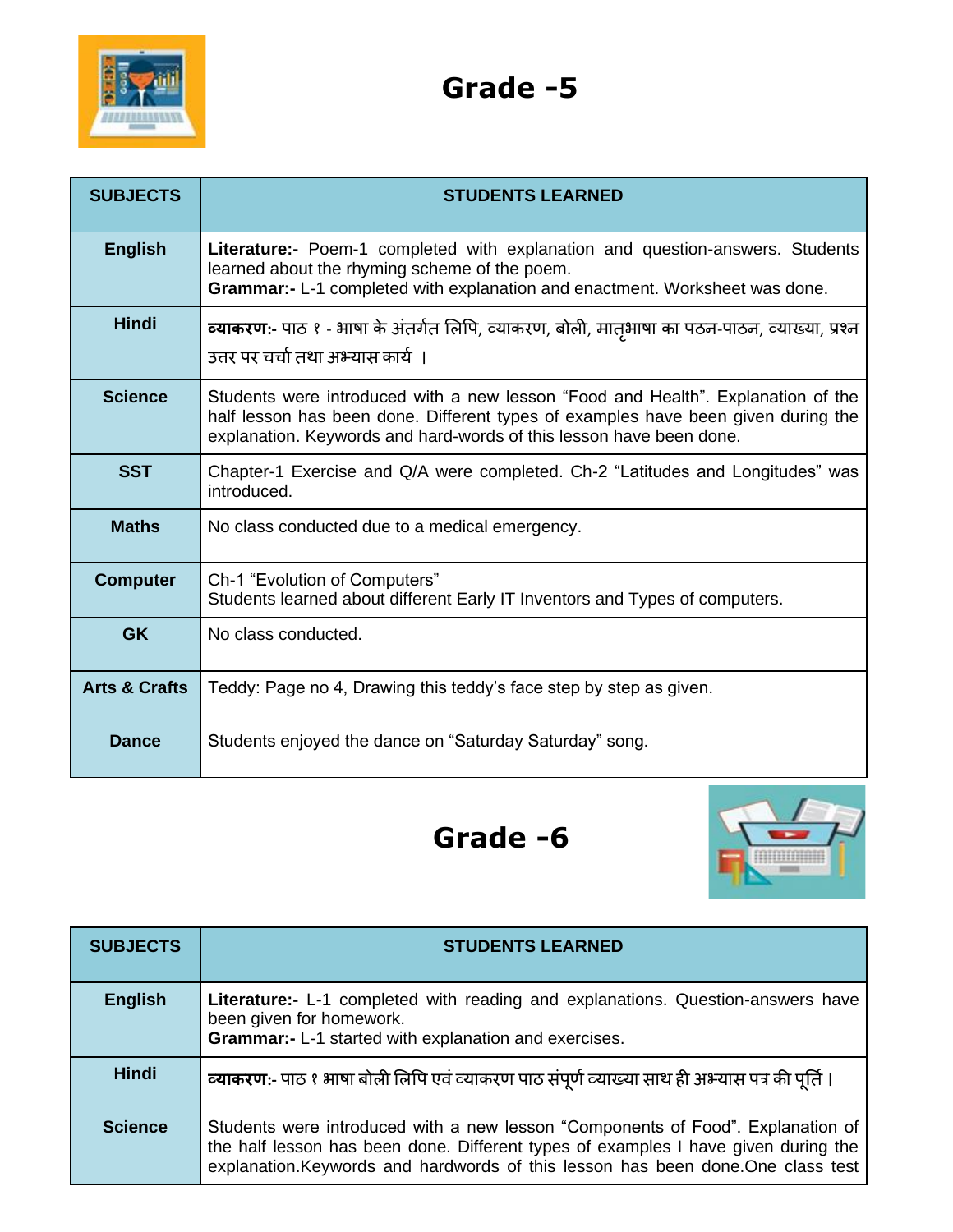|                          | also conducted of this lesson.                                                                                                                                                                  |
|--------------------------|-------------------------------------------------------------------------------------------------------------------------------------------------------------------------------------------------|
| <b>SST</b>               | Based on the chapter" The Earliest Society" students learnt the meaning of<br>prehistory. They also learnt different phases of prehistory period. Textual exercise of<br>this chapter was done. |
| <b>Maths</b>             | No class conducted due to medical emergency.                                                                                                                                                    |
| Gujarati                 | વિધાર્થીઓને ગુજરાતી મૂળાક્ષરો કેટલાં છે અને તેને કેવી રીતે લખાય તે શીખવ્યું અને નોટબુકમાં<br>લખાવ્યા.                                                                                           |
| <b>Sanskrit</b>          | संस्कृत की वर्णमाला के स्वर व्यंजन की व्याख्या एवं वंदना का अन् वाद सहित वाचन                                                                                                                   |
| <b>Computer</b>          | In Ch-1 "Computer Language", students learned about review of different languages<br>and its features. Discussed the exercise and quick review/oral test of the chapter.                        |
| <b>GK</b>                | Chapter-2 "Marsupials" and Chapter-3 "Slowest Creatures" were explained and<br>discussed.                                                                                                       |
| <b>Arts &amp; Crafts</b> | Flower: Page no 6, Draw this flower and make your favourite one.                                                                                                                                |



**SUBJECTS STUDENTS LEARNED English Literature:-** L-1 completed with reading, explanation and question-answers. **Grammar:-** L-1 completed with explanation. Taught all kinds of nouns and their usage with various examples. All exercises have been done. **Friday Afternoon:-** L-1 completed. **Hindi | व्याकरण:**- L-1 "भाषा, बोली, लिपि एवं व्याकरण" अध्याय के सभी बिंदुओं की व्याख्या एवं अभ्यास पत्र की पूर्ति । **Science** Students were introduced with a new lesson "Nutrition in Animals". Explanation of the half lesson has been done. Different types of examples have been given during the explanation. Keywords of this lesson have been done. One class test was also conducted for this lesson. **SST** Based on the chapter "New Kingdoms" students learnt rivalry between regional powers and their administration, social and economic life. **Maths** | No class conducted due to a medical emergency. **Gujarati |** મારી શાળા કવિતાના સ્વાધ્યાય પ્રશ્નોની વિદ્યાર્થીઓ સાથે ચર્ચા કરી અને નોટબુક માં લખાવ્યું. Sanskrit | L-1 "भारतवर्ष" : पाठ का अनुवाद सहित पठन पाठन एवं रिक्त स्थन की पूर्ति ।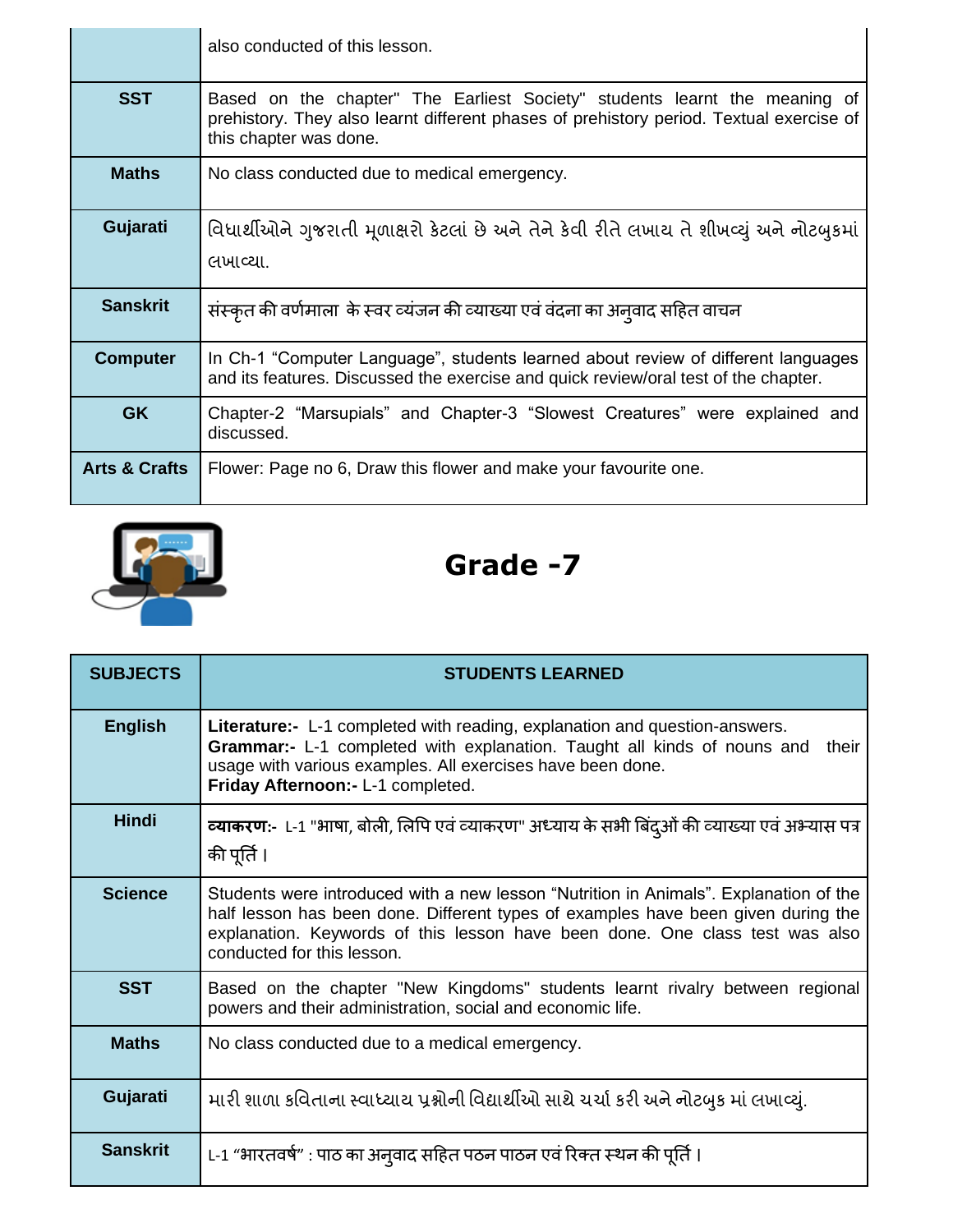| <b>Computer</b>          | Ch-2 "Working in Windows 7"<br>Students learned about different settings in control panel and Troubleshooting. |
|--------------------------|----------------------------------------------------------------------------------------------------------------|
| <b>GK</b>                | Chapter-2 "Migratory Birds" & Chapter-3 "Volcanoes" were discussed and explained.                              |
| <b>Arts &amp; Crafts</b> | Vegetables: Page no 6, Draw these healthy nutritious vegetable and with sketch pen<br>create dots.             |



| <b>SUBJECTS</b>          | <b>STUDENTS LEARNED</b>                                                                                                                                                                                            |
|--------------------------|--------------------------------------------------------------------------------------------------------------------------------------------------------------------------------------------------------------------|
| <b>English</b>           | <b>Literature:-</b> L-1 completed with reading and explanations. Taught them by giving real<br>time references.<br>Grammar:- L-1 completed with explanations and exercises. L-2 -explained the kinds               |
|                          | of Pronouns with various examples. Few exercises are completed.                                                                                                                                                    |
| <b>Hindi</b>             | <b>व्याकरण:</b> - L 1 - "भाषा, बोली, लिपि और व्याकरण" पाठ के सभी बिन्द्ओं की व्याख्या एवं रिक्त स्थानों<br>की पूर्ति ।                                                                                             |
| <b>Science</b>           | Students were introduced with a new lesson "Cell". Explanation of the half lesson has<br>been done. Different types of examples have been given during the explanation.<br>Keywords of this lesson have been done. |
| <b>SST</b>               | In the chapter "The Expansion of British Power in India" students learnt the<br>establishment of EEIC and FEIC. They also learnt the different trade wars and<br>conquest of Bengal.                               |
| <b>Maths</b>             | No class conducted due to a medical emergency.                                                                                                                                                                     |
| Gujarati                 | પ્રકૃતિનું સૌદર્ય કવિતાનો અર્થ સમજાવી તેના પ્રશ્નોના ઉત્તર વિદ્યાર્થીઓ પાસેથી મેળવ્યાં.                                                                                                                            |
| <b>Sanskrit</b>          | प्रथम पाठः - मम दिनचर्या : के पाठ बोध एवं व्याकरण बोध के रिक्त स्थानो की पूर्ति ।                                                                                                                                  |
| <b>Computer</b>          | Ch-1 "Networking Concepts"<br>Students learned about Types of Network and Network Architecture.                                                                                                                    |
| <b>GK</b>                | Class not conducted due to holiday of Ambedkar Jayanti.                                                                                                                                                            |
| <b>Arts &amp; Crafts</b> | Bird study: Page no 8, Draw this bird and shade with pencil colour.                                                                                                                                                |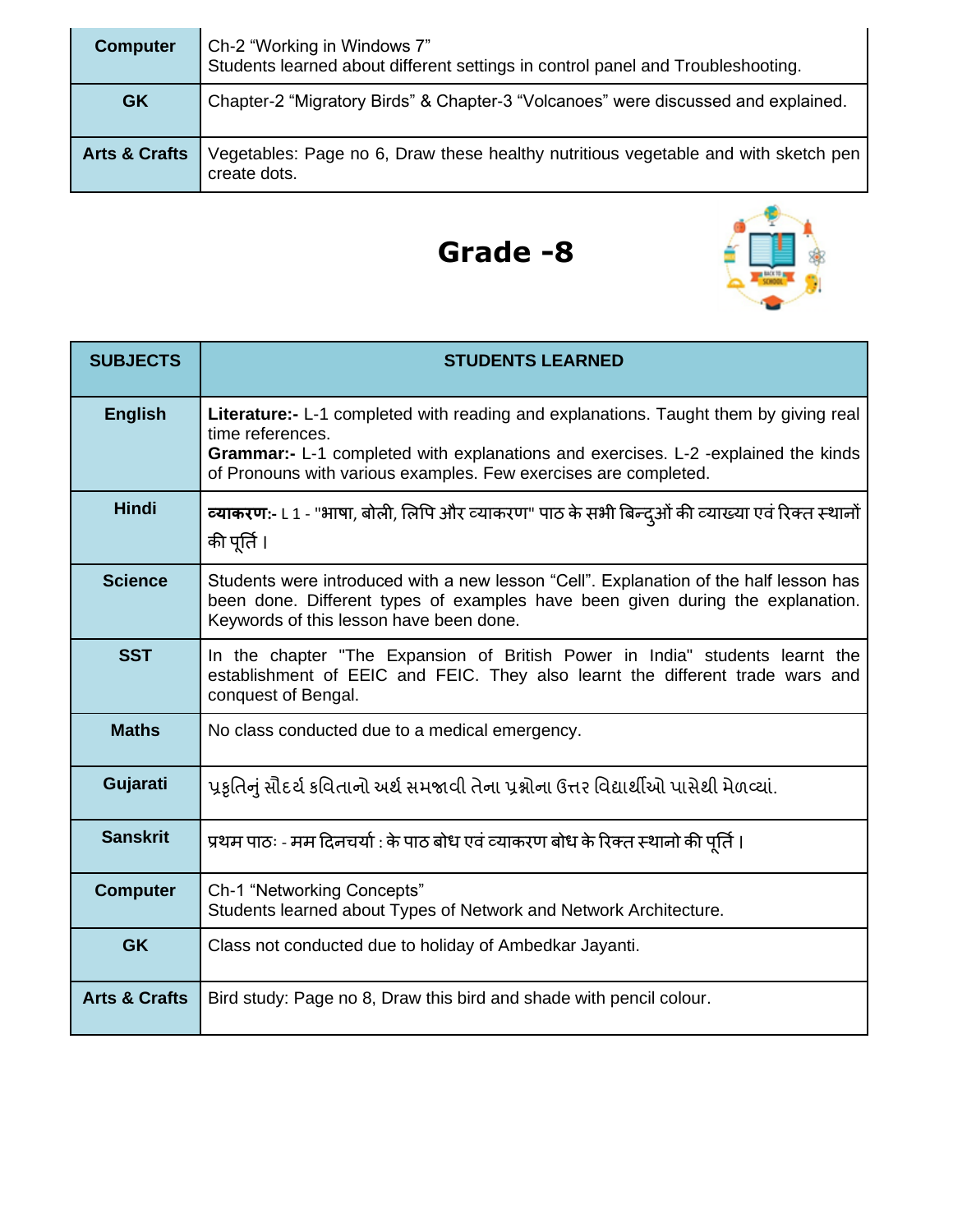

| <b>SUBJECTS</b>  | <b>STUDENTS LEARNED</b>                                                                                                                                                         |
|------------------|---------------------------------------------------------------------------------------------------------------------------------------------------------------------------------|
| <b>English</b>   | <b>Literature:-</b> Beehive L-2 completed with summary, explanations and question<br>answers.                                                                                   |
| <b>Hindi</b>     | <b>स्पर्शः</b> - पाठ १ - दुख के अधिकार का पठन-पाठन , व्याख्या तथा प्रश्न उत्तर पर चर्चा ।<br>व्याकरण:- अपठित गदयांश के प्रश्न उत्तर पर चर्चा एवं अभ्यास कार्य।                  |
| Gujarati         | પાઠ-૨ 'પરોપકારી મનુષ્યો' નો અભ્યાસ કરાવ્યો જેમાં લેખકને આંજણી થતાં લોકો દ્વારા આપવામાં<br>આવેલી સલાહ્યે અને તેનું પરિણામ કેવું આવ્યું તે વિશેનો હ્રાસ્ય નિબંધનો અભ્યાસ કરાવ્યો. |
| <b>Physics</b>   | L-8 "Motion" Explained the topics, speed, velocity and acceleration.                                                                                                            |
| <b>Chemistry</b> | No class conducted due to practicals.                                                                                                                                           |
| <b>Biology</b>   | In the Ch - "The Fundamental Unit of Life" topics covered are: function of plasma<br>membrane, types of solution, cell wall and their function.                                 |
| <b>Economics</b> | Based on the chapter "The Story of Village Palampur" explained the organisation of<br>production and farming in Palampur.                                                       |
| <b>History</b>   | Chapter-1 "Nationalism in Europe" was started.                                                                                                                                  |
| <b>Maths</b>     | Different operations on rational numbers are being explained. Sums are being solved.                                                                                            |
| <b>Computer</b>  | Completed Unit-1. Ch-1 "Application of IT". Started with unit-3. "Digital Documentation"<br>Introduction to word processor.                                                     |



| <b>SUBJECTS</b> | <b>STUDENTS LEARNED</b>                                                                                              |
|-----------------|----------------------------------------------------------------------------------------------------------------------|
| <b>English</b>  | First Flight:- Chapter-4 completed with its exercise. Writing skills discussed in the<br>class. Grammar practiced.   |
| Hindi           | व्याकरण:- शब्द एवं पद - पदबंध ( संज्ञा पदबंध, सर्वनाम पदबंध, विशेषण पदबंध) का उदाहरण सहित<br>व्याख्या एवं विश्लेषण । |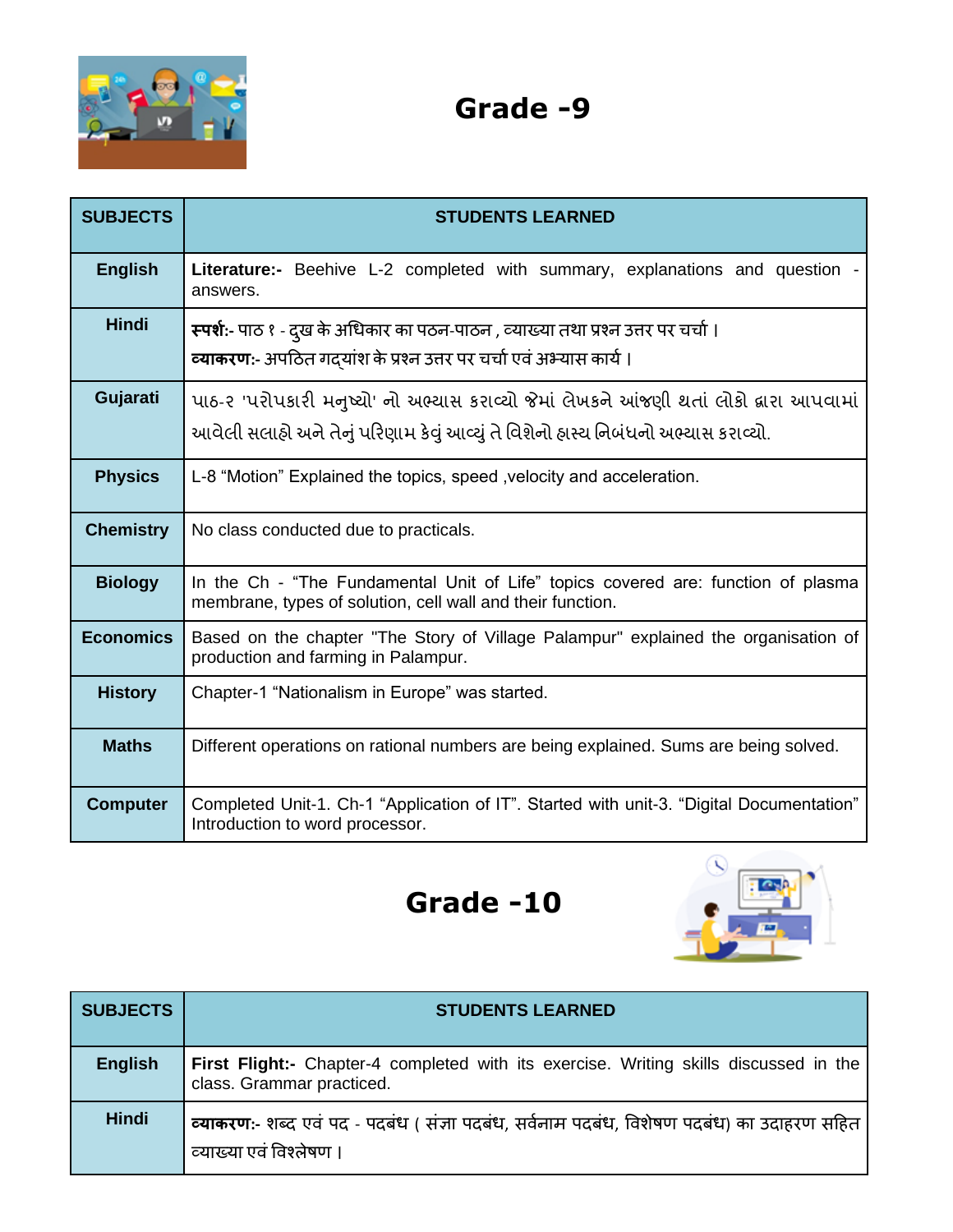| Gujarati         | પાઠ-૫ 'શ્વેતક્રાંતિના પ્રણેતાઓ' માં અમૂલ દૂધ ડેરી ના સ્થાપક અને તેને દુનિયામાં ખ્યાતિ અપાવનાર<br>ત્રિભુવનદાસ લુહાર અને ડો. વર્ગીસ કુરિયન વિશે અભ્યાસ કરાવ્યો. |
|------------------|---------------------------------------------------------------------------------------------------------------------------------------------------------------|
| <b>Physics</b>   | In chapter- "Light": explained the terminology related to spherical mirrors (concave and<br>convex mirrors.)                                                  |
| <b>Chemistry</b> | Ch- "Chemical Reaction and Equation" is going on.                                                                                                             |
| <b>Biology</b>   | In Ch - "How do organism reproduce" topics covered are: types of reproductipn,typnes<br>of asexhal reproduction, sexual reproduction in flowering plants      |
| <b>Economics</b> | Chapter-2 is going on. Homework to complete Notes and Intext questions given.                                                                                 |
| <b>Civics</b>    | Chapter-1 "What is Democracy? Why Democracy?" Completed.                                                                                                      |
| <b>Maths</b>     | Introduction to "Linear Equations" has been done. Substitution and elimination method<br>has been explained. Sums related to these methods are being solved.  |
| <b>Computer</b>  | Ch-19, 20 Creating and Publishing blogs and Offline Blog Editors.<br>Ch-21 Online Transactions.                                                               |

# **Grade -12 (Science)**



| <b>SUBJECTS</b>                     | <b>STUDENTS LEARNED</b>                                                                                                                                                         |
|-------------------------------------|---------------------------------------------------------------------------------------------------------------------------------------------------------------------------------|
| <b>Chemistry</b>                    | Ch- "Alcohol, Phenol and Ether". Topics covered- preparation method, physical<br>properties of alcohol and phenol.                                                              |
| <b>Physics</b>                      | Ch-2 Electric potential, potential energy due to point charge and dipole. Potential<br>energy of dipole in an external field, capacitance.                                      |
| <b>Biology</b>                      | Ch-2 Seed dispersal, formation of fruits, Ch-3 Male & Female reproductive<br>system, spermatogenesis, st. of sperm, oogenesis, st. of ovum, menstrual cycle.                    |
| <b>Maths</b>                        | Tangents and normal to a curve, increasing and decreasing functions have been<br>explained. Approximation and first and second derivative tests will be explained<br>next week. |
| <b>English</b>                      | No classes conducted.                                                                                                                                                           |
| <b>Physical</b><br><b>Education</b> | Ch-1 "Planning in Sports" introduced.<br>Introductory session conducted to understand the exam pattern of the subject<br>P.E.                                                   |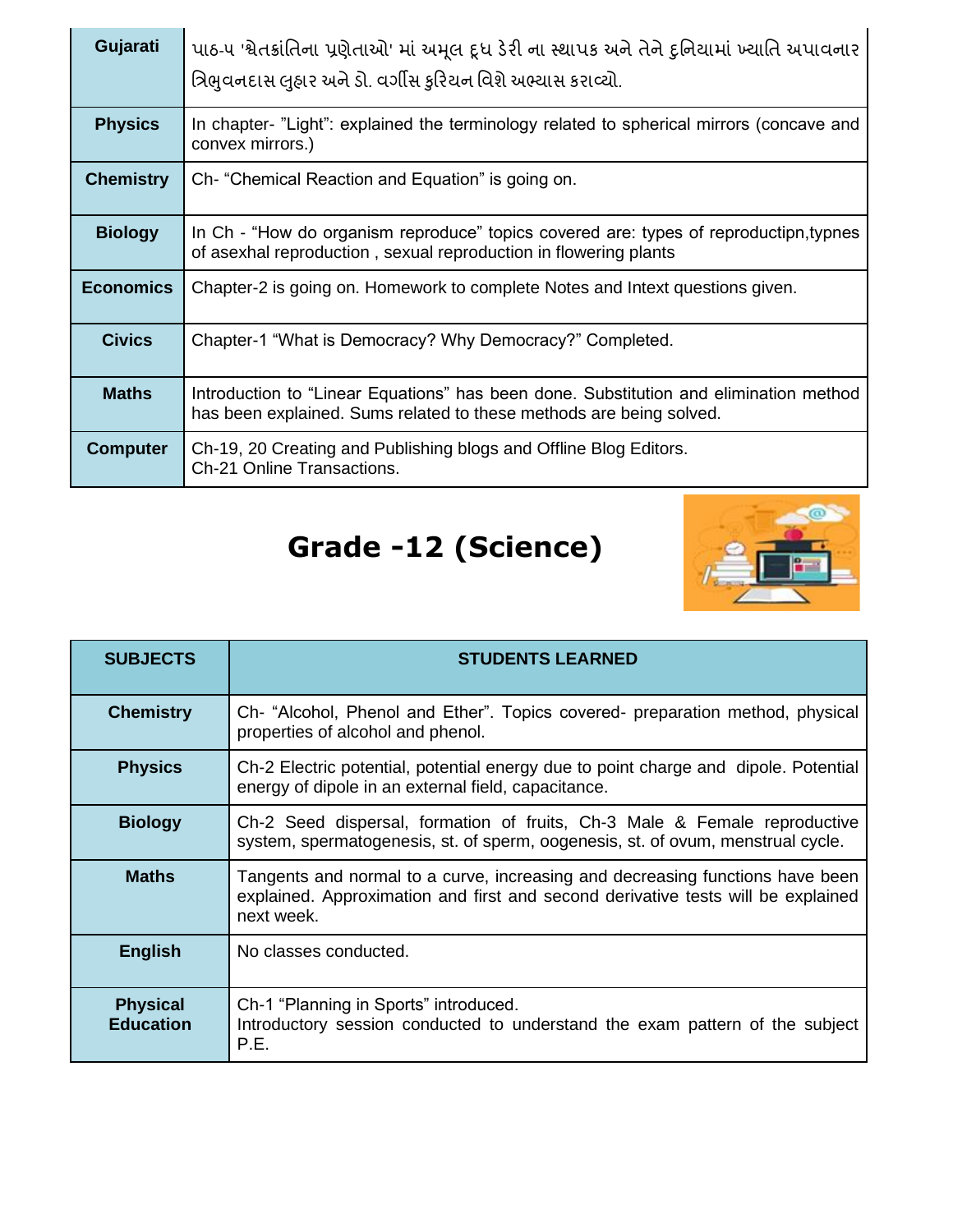

## **Grade -12 (Commerce)**

| <b>SUBJECTS</b>                     | <b>STUDENTS LEARNED</b>                                                                                                       |
|-------------------------------------|-------------------------------------------------------------------------------------------------------------------------------|
| <b>Accountancy</b>                  | Chapter-2 is going on. Regular homework is given on a daily basis to be<br>submitted in Google Classroom.                     |
| <b>Business</b><br><b>Studies</b>   | Chapter-3 business environment.                                                                                               |
| <b>Macro Economics</b>              | Chapter-6 is completed. Homework to complete Notes is given.                                                                  |
| <b>Indian Economics</b>             | Chapter-3 "Economic reform in 1991" is going on.                                                                              |
| <b>English</b>                      | No classes conducted.                                                                                                         |
| <b>Physical</b><br><b>Education</b> | Ch-1 "Planning in Sports" introduced.<br>Introductory session conducted to understand the exam pattern of the subject<br>P.E. |

# **Grade -12 (Humanities/Arts)**



| <b>SUBJECTS</b>                     | <b>STUDENTS LEARNED</b>                                                                                                       |
|-------------------------------------|-------------------------------------------------------------------------------------------------------------------------------|
| <b>Psychology</b>                   | Chapter-3 completed.                                                                                                          |
| <b>Political Science</b>            | <b>Book 2:-</b> Ch-1 "Challenges to Nation building" chapter concluded.                                                       |
| <b>Macro Economics</b>              | Chapter-6 is completed. Homework to complete Notes is given.                                                                  |
| <b>Indian Economics</b>             | Chapter-3 "Economic reform 1991"                                                                                              |
| <b>English</b>                      | No classes conducted.                                                                                                         |
| <b>Physical</b><br><b>Education</b> | Ch-1 "Planning in Sports" introduced.<br>Introductory session conducted to understand the exam pattern of the subject<br>P.E. |